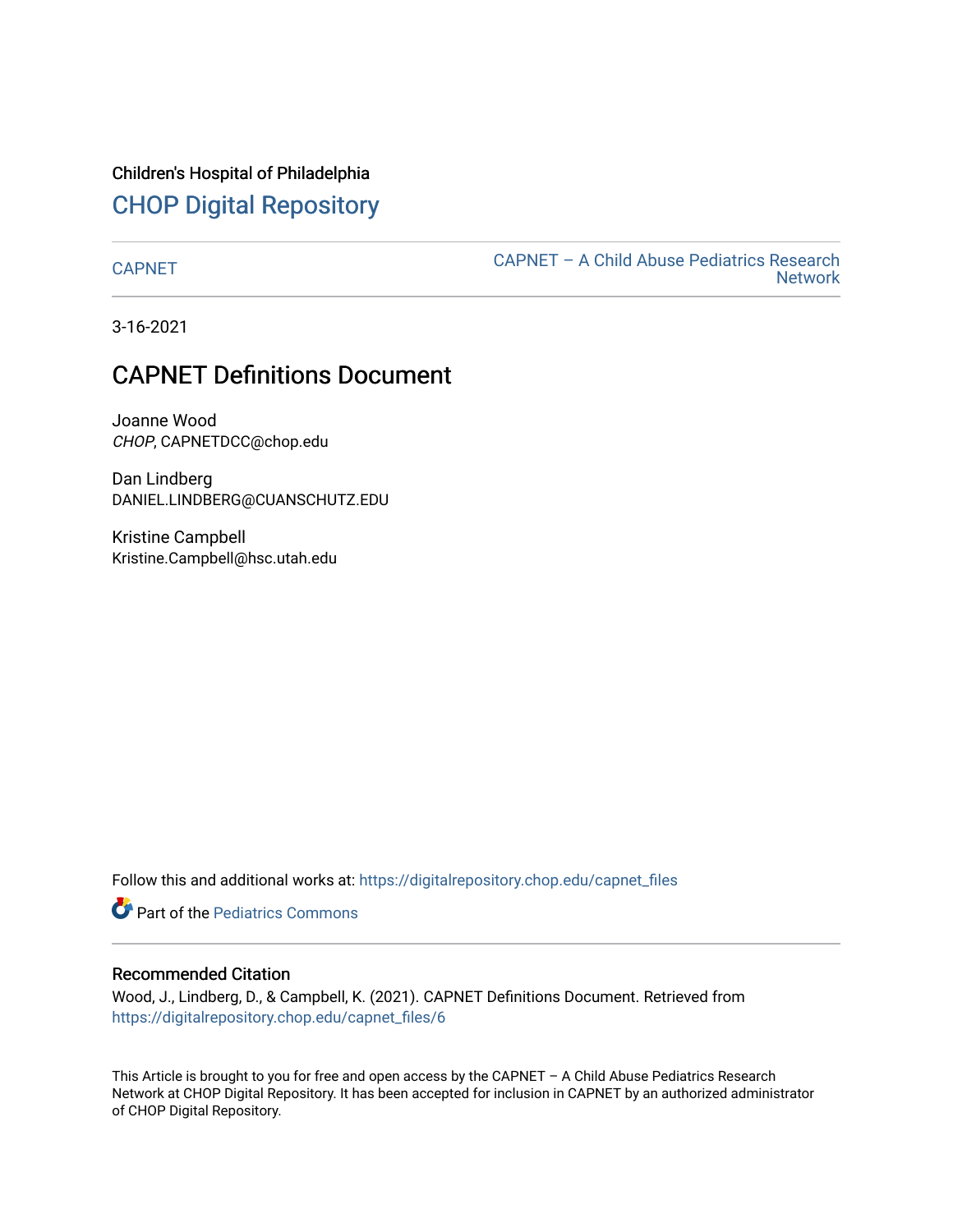# CAPNET Database Definitions & Abbreviations

# Table of Contents

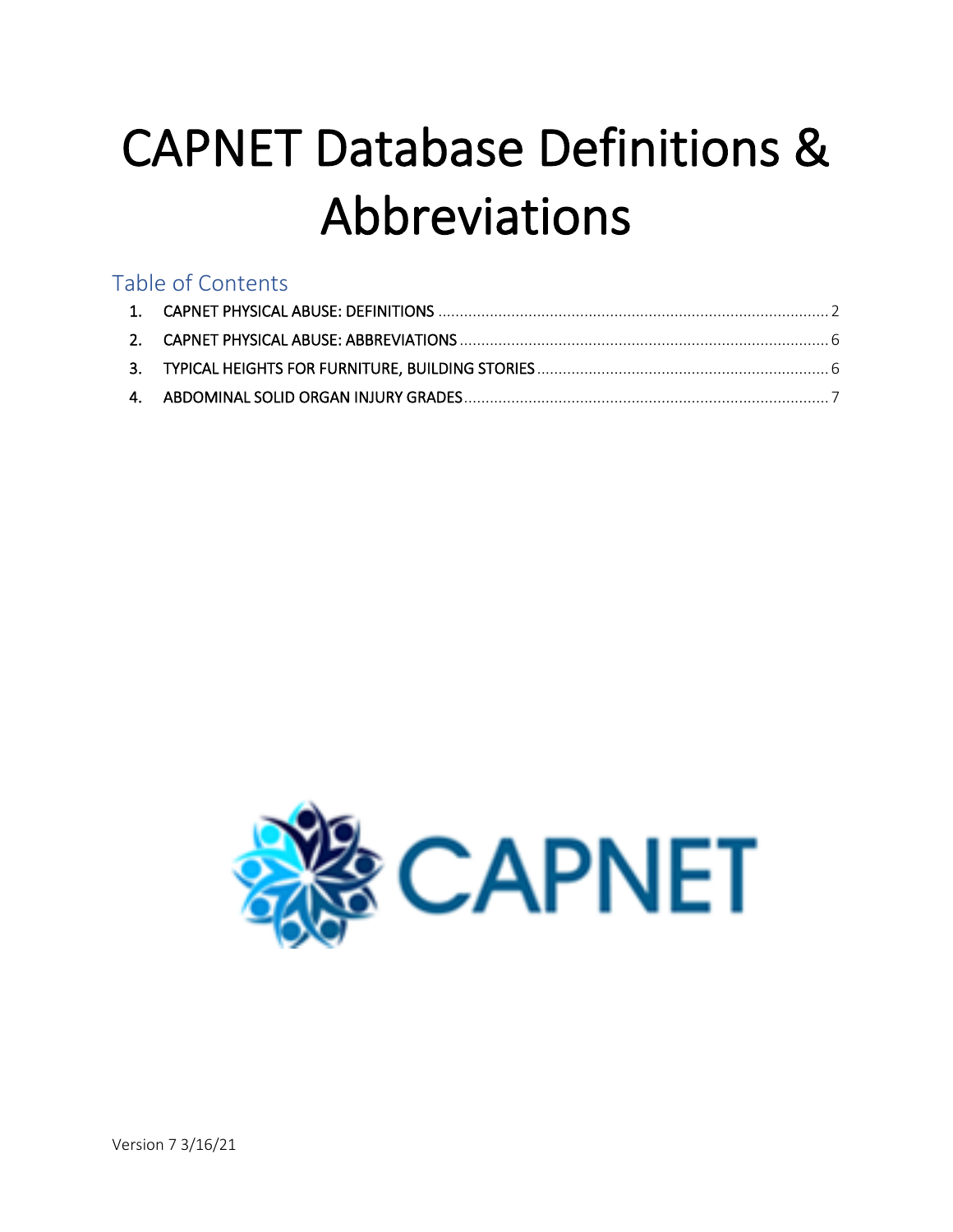#### <span id="page-2-0"></span>1. CAPNET PHYSICAL ABUSE: DEFINITIONS

| <b>Word</b>                 | <b>Definition</b>                                                                                                                                                         |
|-----------------------------|---------------------------------------------------------------------------------------------------------------------------------------------------------------------------|
| Abdominal injury            | Radiographic or pathologic evidence of solid organ (hepatic, splenic, pancreatic, adrenal,                                                                                |
|                             | renal) laceration or contusion, hollow viscus hematoma or perforation, vascular injury, or                                                                                |
|                             | mesenteric hematoma or tear. Nonspecific findings such as a small amount of free                                                                                          |
|                             | peritoneal fluid without further definition or bowel wall edema of unclear etiology do not                                                                                |
|                             | meet this definition. An injury is identified if you would testify to its presence in court or                                                                            |
|                             | in the medical record.                                                                                                                                                    |
| Abdominal signs /           | Abdominal signs and symptoms include distension, tenderness, guarding                                                                                                     |
| symptoms (on                |                                                                                                                                                                           |
| physical exam)              |                                                                                                                                                                           |
| Abusive trauma /            | Inflicted or abusive trauma includes any non-accidental trauma to the child and can                                                                                       |
| inflicted trauma            | include striking, kicking, burning, shaking, biting, forced ingestion, or any action that                                                                                 |
|                             | results in a physical impairment of the child or creates risk of physical impairment.                                                                                     |
| <b>Accidental</b>           | Accidental trauma is an incident that happens unexpectedly and unintentionally.                                                                                           |
| trauma                      | Accidental trauma includes falls, birth trauma, iatrogenic trauma and other unintentional                                                                                 |
|                             | traumatic events.                                                                                                                                                         |
| <b>Affecting daily life</b> | Daily or near-daily medications, therapies, assistance in activities of daily living or                                                                                   |
| (in context of a            | limitations in health-related quality of life                                                                                                                             |
| medical condition)          |                                                                                                                                                                           |
| <b>Animal abuse</b>         | Animal abuse defined as abuse of animal in child's home environment or by caregiver of                                                                                    |
| child.                      |                                                                                                                                                                           |
| <b>Bone fragility</b>       | Bone fragility includes conditions that increase fracture risk such as vitamin D deficiency,                                                                              |
|                             | osteogenesis imperfecta, osteopenia, and rickets.                                                                                                                         |
| <b>Bilateral</b>            | Located on both sides of body.                                                                                                                                            |
|                             |                                                                                                                                                                           |
| <b>Brief Resolved</b>       | A Brief Resolved Unexplained Event (BRUE) is defined as an event occurring in an infant <                                                                                 |
| <b>Unexplained</b>          | 1 year when the observer reports a sudden, brief, and now resolved episode of ≥1 of the                                                                                   |
| <b>Event (BRUE)</b>         | following: (1) cyanosis or pallor; (2) absent, decreased, or irregular breathing; (3) marked                                                                              |
| <b>CAPNET Episode</b>       | change in tone (hyper- or hypotonia); and (4) altered level of responsiveness.<br>The period inclusive of all signs, symptoms, and medical encounters associated with the |
|                             | specific injury or illness for which the CAP consultation was initiated. The initial                                                                                      |
|                             | hospitalization, all follow-up medical testing (including FUSS, OI testing, or other imaging                                                                              |
|                             | or radiology) and the initial period of active consultation with child protective services                                                                                |
|                             | and law enforcement.                                                                                                                                                      |
| <b>Care environment</b>     | Care environment includes a home, daycare, or other setting where abuse may have                                                                                          |
|                             | occurred.                                                                                                                                                                 |
|                             |                                                                                                                                                                           |
| Caregiver                   | Caregiver(s) refers to the person(s) who (during the episode of illness) have responsibility                                                                              |
|                             | for the care and rearing of a child. This is typically a parent, but may also refer to                                                                                    |
|                             | grandparents, legal guardians, babysitters, or other adults in a child's life. (New definition                                                                            |
|                             | as of 3/16/21. See Codebook for further details.)                                                                                                                         |
| Change in custody           | Change in custody refers to a change in the caregiver(s) who have physical custody due to                                                                                 |
|                             | a court order. The biological parents may still retain medical decision making even if there                                                                              |
|                             | has been a change in custody.                                                                                                                                             |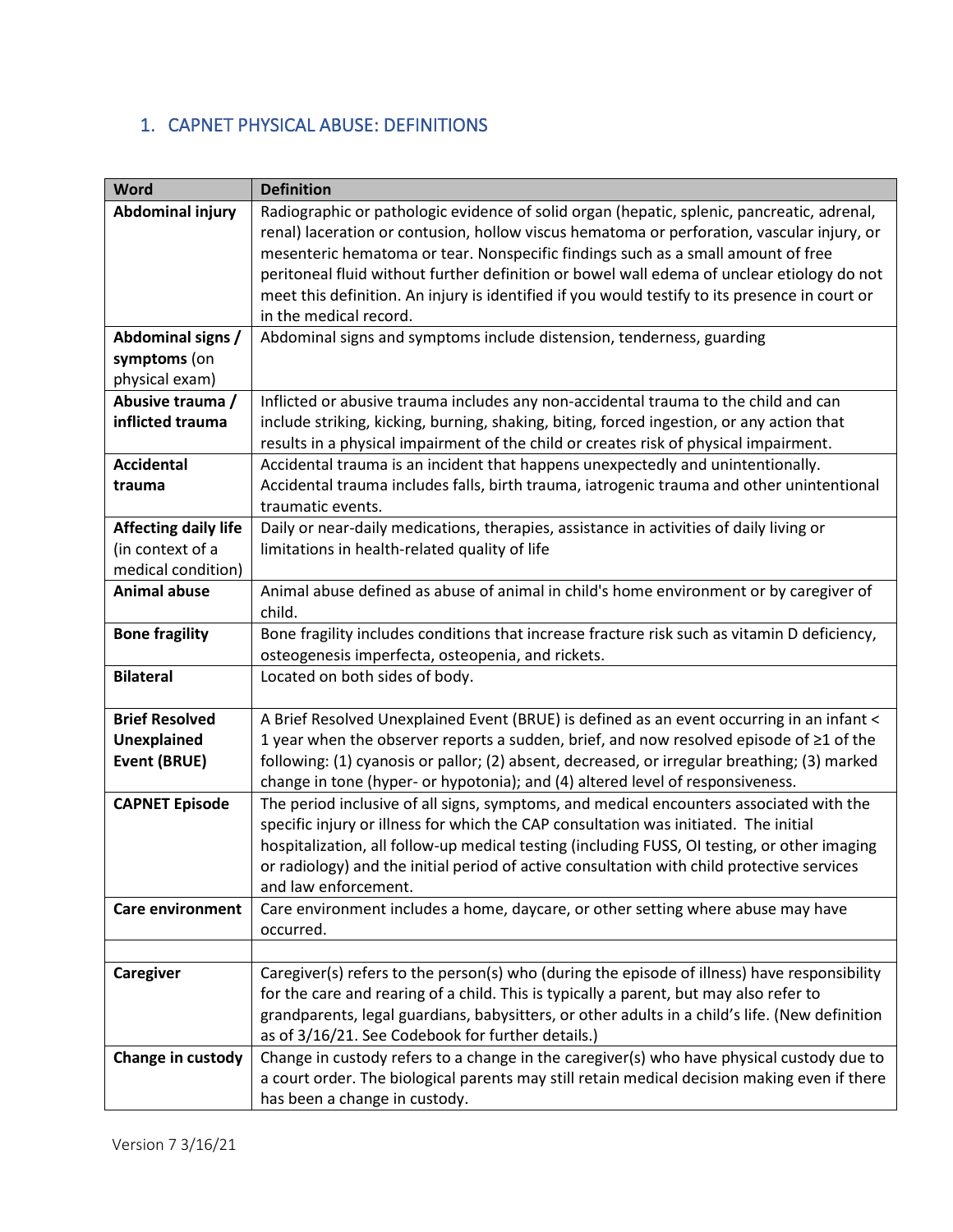| <b>Chest injury</b>         | Chest injury(ies) include radiographic or pathologic evidence of organ laceration,                                                                                  |  |
|-----------------------------|---------------------------------------------------------------------------------------------------------------------------------------------------------------------|--|
|                             | contusion, hematoma or perforation, vascular injury, or fracture. An injury is identified if                                                                        |  |
|                             | you would testify to its presence in court or in the medical record                                                                                                 |  |
| <b>Child protective</b>     | Child protective services (CPS) involvement includes referrals to CPS agencies due to                                                                               |  |
| services (CPS)              | suspected child maltreatment regardless of the outcome of investigation. Plans of safe                                                                              |  |
| involvement                 | care notifications to CPS agencies in which there is not a report of suspected                                                                                      |  |
|                             | maltreatment are not considered CPS involvement.                                                                                                                    |  |
| <b>Contact child</b>        | A contact is a sibling or other child who is known to share a household or other care                                                                               |  |
|                             | environment with the index child including home or day care environment where there is                                                                              |  |
|                             | suspected abuse.                                                                                                                                                    |  |
| <b>Coagulations</b>         | Coagulations disorders are conditions that affect the blood's clotting activities.                                                                                  |  |
| disorder                    | Hemophilia, Von Willebrand disease, clotting factor deficiencies are examples.                                                                                      |  |
| Device (in context          | In the context of a fall, A device includes child-carrying objects such as a car seat, baby                                                                         |  |
| of falls)                   | carrier, or stroller.                                                                                                                                               |  |
| <b>Elder Abuse</b>          | Elder abuse is an intentional act or failure to act that causes or creates a risk of harm to                                                                        |  |
|                             | an older adult. An older adult is someone age 60 or older. The abuse often occurs at the                                                                            |  |
|                             | hands of a caregiver or a person the elder trusts.                                                                                                                  |  |
| <b>Focused</b>              | Radiographic studies of specific body regions based on signs or symptoms even if these                                                                              |  |
| radiographs                 | are later integrated into a skeletal survey.                                                                                                                        |  |
|                             |                                                                                                                                                                     |  |
| <b>Healing</b>              | Healing fractures include fractures that have evidence of periosteal reaction or callus                                                                             |  |
| fracture(s)                 | formation on x-ray.                                                                                                                                                 |  |
| <b>Identified injury</b>    | An injury is identified if the attending CAP would testify to the presence of the injury in                                                                         |  |
|                             | the medical record, or in court.                                                                                                                                    |  |
| Inflicted trauma /          | Inflicted or abusive trauma includes any non-accidental trauma to the child and can                                                                                 |  |
| Abusive trauma              | include striking, kicking, burning, shaking, biting, forced ingestion, or any action that                                                                           |  |
|                             | results in a physical impairment of the child or creates risk of physical impairment.                                                                               |  |
| <b>Initial</b>              | The initial management period includes the time of the initial CAP involvement including                                                                            |  |
| Management<br><b>Period</b> | communications with CPS and law enforcement. It may extend beyond the period of the<br>initial hospitalization to include multi-disciplinary team meetings or other |  |
|                             | communications, but does not include subsequent periods such as a later criminal trial. It                                                                          |  |
|                             | is generally less than one month.                                                                                                                                   |  |
| Intimate partner            | Intimate partner violence or domestic violence describes physical violence, sexual                                                                                  |  |
| violence                    | violence, stalking, or psychological harm by a current or former partner or spouse.                                                                                 |  |
| Injury identified           | An injury is identified if the attending CAP would testify to the presence of the injury in                                                                         |  |
|                             | the medical record, or in court. [See specific types of injuries (abdominal, chest, spine,                                                                          |  |
|                             | and head) for additional information.]                                                                                                                              |  |
| <b>Kinship</b>              | Kinship placement include formal kinship foster placement and informal placement with a                                                                             |  |
| placement                   | family member or friend                                                                                                                                             |  |
| Known injury (on            | A known injury was previously identified on physical exam or another study.                                                                                         |  |
| radiographic                |                                                                                                                                                                     |  |
| imaging).                   |                                                                                                                                                                     |  |
| Mimic (of abuse)            | A medical condition that can predispose a child to develop an injury or is associated with                                                                          |  |
|                             | findings that may be confused for abusive injuries.                                                                                                                 |  |
| <b>Musculoskeletal</b>      | Musculoskeletal signs / symptoms include swelling, pseudoparalysis/splinting, and                                                                                   |  |
| signs / symptoms            | obvious deformity.                                                                                                                                                  |  |
| (on physical exam)          |                                                                                                                                                                     |  |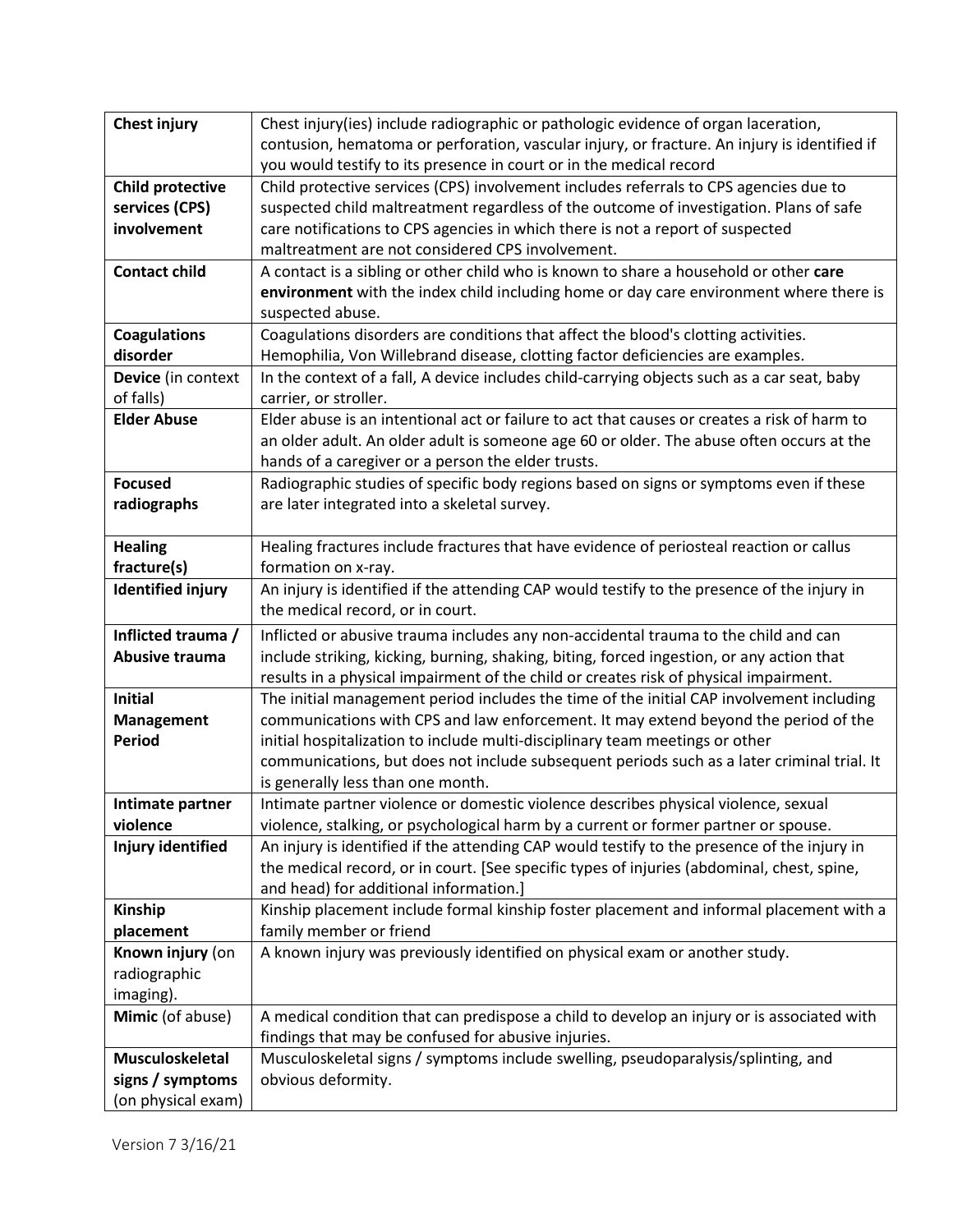| New injury (on                                                   | A ne injury is an injury that was not previously identified by another study or examination.                                                                                                                                                                                                                                           |
|------------------------------------------------------------------|----------------------------------------------------------------------------------------------------------------------------------------------------------------------------------------------------------------------------------------------------------------------------------------------------------------------------------------|
| radiographic                                                     |                                                                                                                                                                                                                                                                                                                                        |
| imaging)                                                         |                                                                                                                                                                                                                                                                                                                                        |
| <b>Neuro injuries</b>                                            | Neuro injuries include fractures, intracranial hemorrhage or parenchymal injury. Isolated                                                                                                                                                                                                                                              |
|                                                                  | scalp injuries are NOT included."                                                                                                                                                                                                                                                                                                      |
| <b>Patterned injury</b>                                          | A patterned injury is one which has a distinct shape that may reproduce the                                                                                                                                                                                                                                                            |
|                                                                  | characteristics of the object causing the injury                                                                                                                                                                                                                                                                                       |
| <b>Plans of Safe Care</b>                                        | A Plan of Safe Care is a document that lists and directs services and supports to provide                                                                                                                                                                                                                                              |
| (POSC) and POSC                                                  | for the safety and well-being of an infant affected by substance abuse, withdrawal                                                                                                                                                                                                                                                     |
| <b>Notifications</b>                                             | symptoms resulting from prenatal drug exposure, or a Fetal Alcohol Spectrum Disorder.<br>Medical providers are required by law to notify the child protective services when an                                                                                                                                                         |
|                                                                  | infant is affected by substances. This is not a report of suspected maltreatment. If the                                                                                                                                                                                                                                               |
|                                                                  | medical provider suspected maltreatment, a report must be made.                                                                                                                                                                                                                                                                        |
| Predisposing                                                     | A condition that may predispose a child to develop an injury does NOT have to fully                                                                                                                                                                                                                                                    |
| condition                                                        | explain the injuries.                                                                                                                                                                                                                                                                                                                  |
| Problem                                                          | This should include substance misuse and substance use disorder, defined as the use of                                                                                                                                                                                                                                                 |
| substance use                                                    | alcohol or drugs (illicit or prescribed) in ways that lead to health problems or to problems                                                                                                                                                                                                                                           |
|                                                                  | at work, school, or home.                                                                                                                                                                                                                                                                                                              |
|                                                                  |                                                                                                                                                                                                                                                                                                                                        |
| Out-of-home care                                                 | Out-of-home care or foster care is a temporary service provided by States for children                                                                                                                                                                                                                                                 |
|                                                                  | who cannot live with their families. Children in foster care may live with relatives or with                                                                                                                                                                                                                                           |
|                                                                  | unrelated foster parents. Foster care can also refer to placement settings such as group                                                                                                                                                                                                                                               |
|                                                                  | homes, residential care facilities, emergency shelters, and supervised independent living.                                                                                                                                                                                                                                             |
| <b>Restrictions</b>                                              | Restrictions includes requirements for supervision or inclusion or exclusion of family                                                                                                                                                                                                                                                 |
|                                                                  | members from the home.                                                                                                                                                                                                                                                                                                                 |
| <b>Special health</b>                                            | A chronic physical, developmental, behavioral, or emotional condition and requirement                                                                                                                                                                                                                                                  |
| care need                                                        | for health and related services of a type or amount beyond that required by children                                                                                                                                                                                                                                                   |
|                                                                  | generally.                                                                                                                                                                                                                                                                                                                             |
| <b>Significant</b>                                               | This is generally limited to children delivered at <33 weeks estimated gestational age,                                                                                                                                                                                                                                                |
| prematurity                                                      | who are most likely to have physical and/or developmental problems attributed to their                                                                                                                                                                                                                                                 |
|                                                                  | prematurity. Problems may include a range of physical and developmental problems                                                                                                                                                                                                                                                       |
|                                                                  | including cerebral palsy, vision deficits, chronic lung disease, learning impairment, or                                                                                                                                                                                                                                               |
|                                                                  | behavioral problems. Select this if the CAP attributes a child's chronic conditions to                                                                                                                                                                                                                                                 |
|                                                                  | prematurity                                                                                                                                                                                                                                                                                                                            |
| Spine injury(ies)                                                | Spine injuries include fractures, ligamentous injury, subdural/epidural/subarachnoid                                                                                                                                                                                                                                                   |
|                                                                  | hemorrhage and cord injuries.                                                                                                                                                                                                                                                                                                          |
| Step down unit                                                   | Step down units provide an intermediate level of care between the Intensive Care Units                                                                                                                                                                                                                                                 |
|                                                                  | and the general medical-surgical wards. These units are also commonly referred to as                                                                                                                                                                                                                                                   |
|                                                                  | intermediate care units and transitional care units.                                                                                                                                                                                                                                                                                   |
|                                                                  |                                                                                                                                                                                                                                                                                                                                        |
|                                                                  |                                                                                                                                                                                                                                                                                                                                        |
|                                                                  |                                                                                                                                                                                                                                                                                                                                        |
|                                                                  |                                                                                                                                                                                                                                                                                                                                        |
| <b>TEN-4-FACES</b>                                               |                                                                                                                                                                                                                                                                                                                                        |
| <b>Bruising</b>                                                  | years old or any bruising to infant < 5 months old.                                                                                                                                                                                                                                                                                    |
| Subconjunctival<br>hemorrhage<br><b>Technology</b><br>dependence | A subconjunctival or scleral hemorrhage occurs when a blood vessel breaks open in the<br>white of the eye.<br>Dependence on medical technology to support mobility, breathing, communication, or<br>other activities of daily living.<br>Bruising to torso, ear, neck, angle of jaw, cheek, eyelid, or patterned bruising in child < 4 |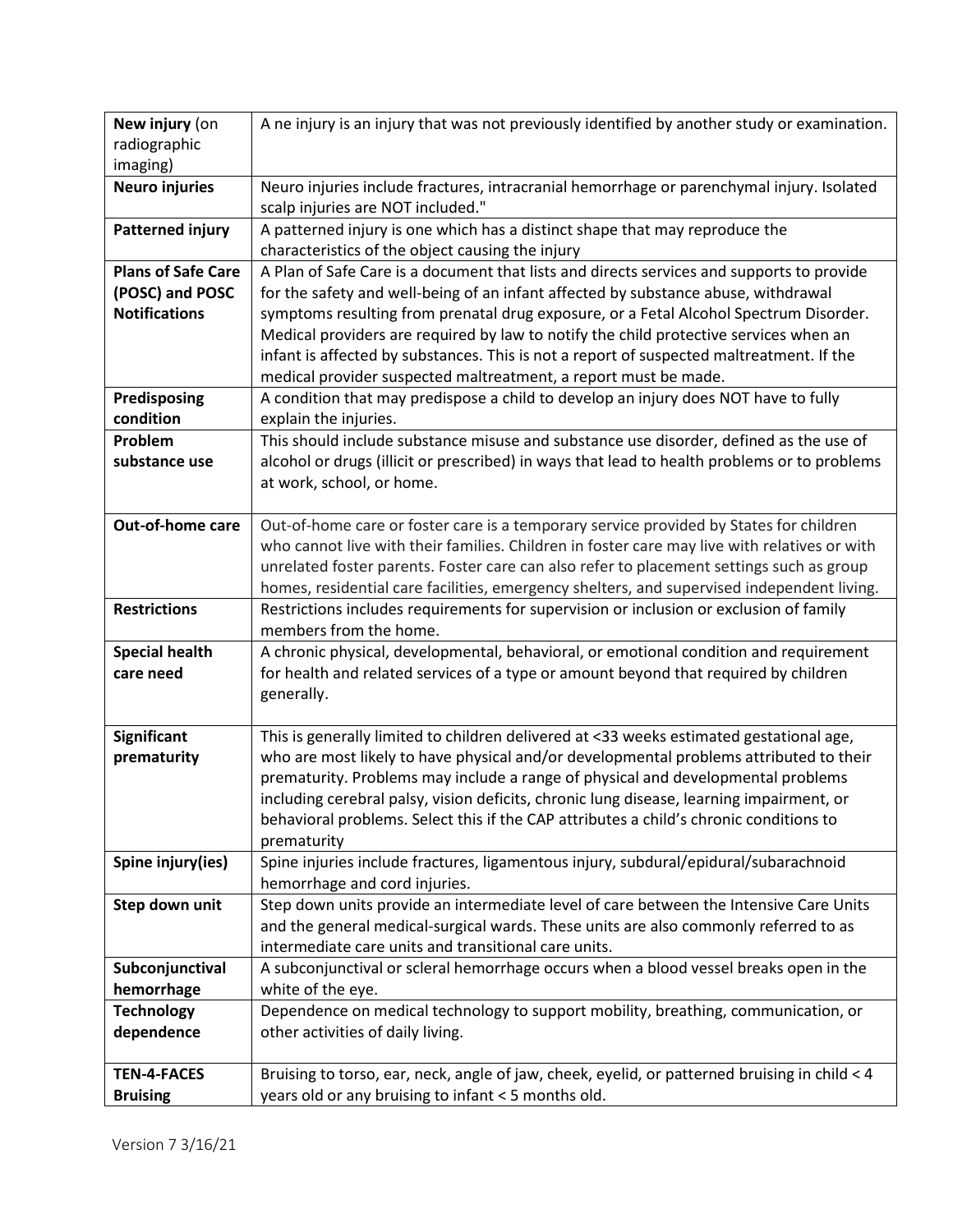| <b>Traumatic brain</b>                                                                                    | Traumatic Brain Injury (TBI) includes skull fracture and intracranial injuries but not  |
|-----------------------------------------------------------------------------------------------------------|-----------------------------------------------------------------------------------------|
| injury                                                                                                    | isolated scalp swelling/bruising.                                                       |
| Located on one side of body.<br><b>Unilateral</b>                                                         |                                                                                         |
|                                                                                                           |                                                                                         |
| Unreasonable<br>Delay in seeking care is unreasonable if a caregiver recognizes significant injury and/or |                                                                                         |
| delay                                                                                                     | injury symptoms but does not seek care. Delay is not considered unreasonable if the     |
|                                                                                                           | signs or symptoms of injury that would typically provoke a caregiver to seek care are   |
|                                                                                                           | absent. This should be identified in the CAP note.                                      |
|                                                                                                           |                                                                                         |
| <b>Unrelated foster</b>                                                                                   | Unrelated foster placement includes formal placement of a child with foster parents who |
| placement                                                                                                 | are not relatives or family friends. Unrelated foster care can also include placement   |
|                                                                                                           | settings such as group homes, residential care facilities and emergency shelters.       |
| <b>Vitamin D</b>                                                                                          | Diagnosis of vitamin D deficiency documented in medical record.                         |
| deficiency                                                                                                |                                                                                         |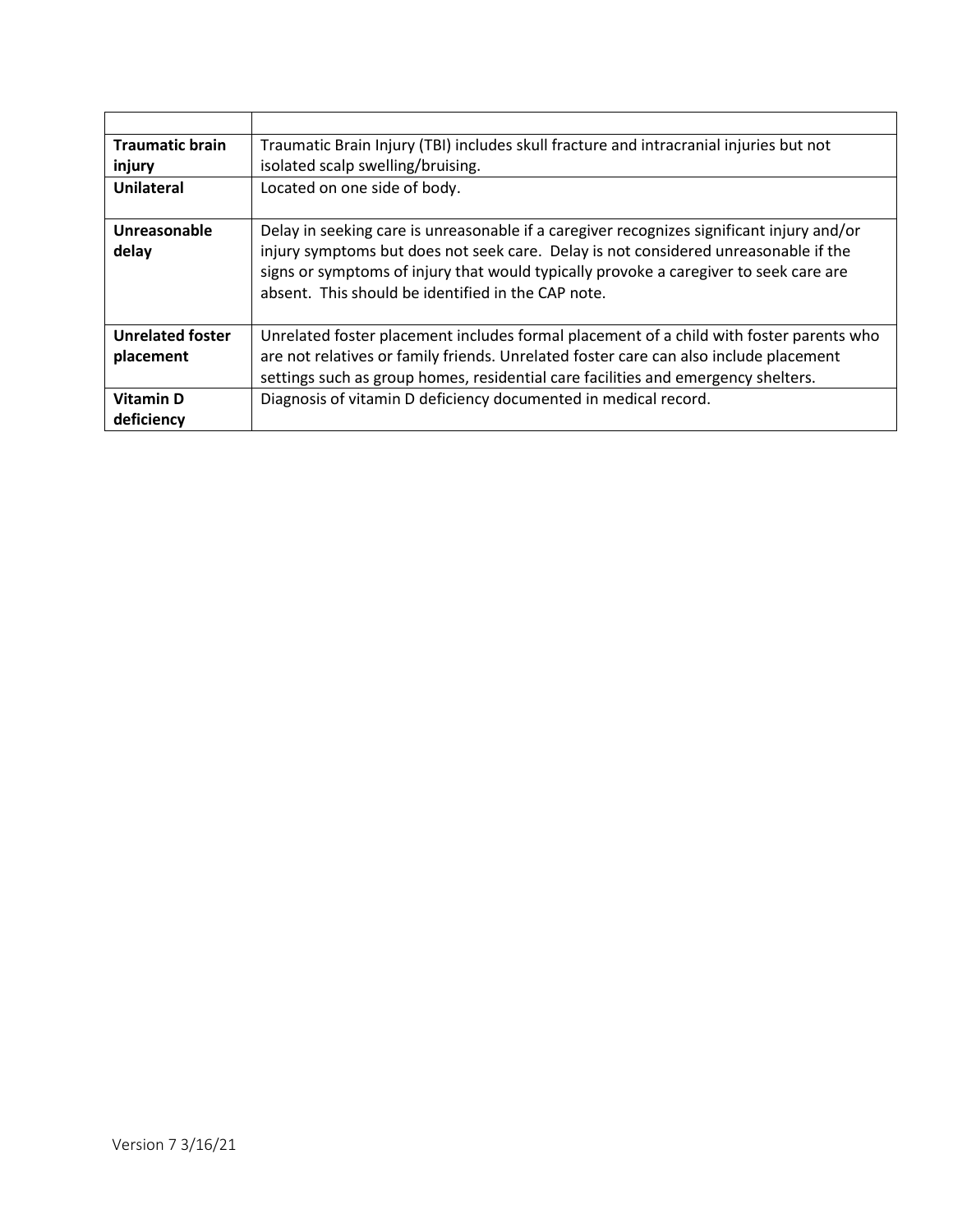#### <span id="page-6-0"></span>2. CAPNET PHYSICAL ABUSE: ABBREVIATIONS

| <b>ABD</b>         | Abdominal                                                                           |
|--------------------|-------------------------------------------------------------------------------------|
| <b>BESS</b>        | Benign Enlargement of the Subarachnoid Spaces                                       |
| <b>BEAF(I)</b>     | Benign Extra-Axial Fluid (of Infancy)                                               |
| <b>BRUE</b>        | Brief resolved unexplained event                                                    |
| <b>CAN</b>         | Child abuse and neglect                                                             |
| <b>CAP</b>         | Child Abuse Pediatrician/Child Abuse Physician                                      |
| <b>CPS</b>         | Child protective services                                                           |
| <b>ED</b>          | <b>Emergency Department</b>                                                         |
| <b>GERD</b>        | Gastroesophageal reflux disease                                                     |
| ICU                | Intensive care unit                                                                 |
| <b>IPV</b>         | Intimate partner violence                                                           |
| ΟI                 | Osteogenesis imperfecta                                                             |
| <b>SCHN</b>        | Special health care need                                                            |
| <b>TEN-4-FACES</b> | Bruising to torso, ear, neck, angle of jaw, cheek, eyelid, or patterned bruising in |
| <b>Bruising</b>    | child < 4 years old or any bruising to infant < 5 months old.                       |
|                    |                                                                                     |
| TBI                | Traumatic brain injury                                                              |

### <span id="page-6-1"></span>3. TYPICAL HEIGHTS FOR FURNITURE, BUILDING STORIES

| < 3 feet     | Typical toddler bed, bed, coffee table, desk, dining table, couch                |  |  |
|--------------|----------------------------------------------------------------------------------|--|--|
| $3 - 6$ feet | Typical bunk bed (top bed), bed (antique), kitchen counter, changing table, crib |  |  |
|              | (crib height off floor + top crib mattress to top of side rail)                  |  |  |
| 6-10 feet    | <b>Typical building story</b>                                                    |  |  |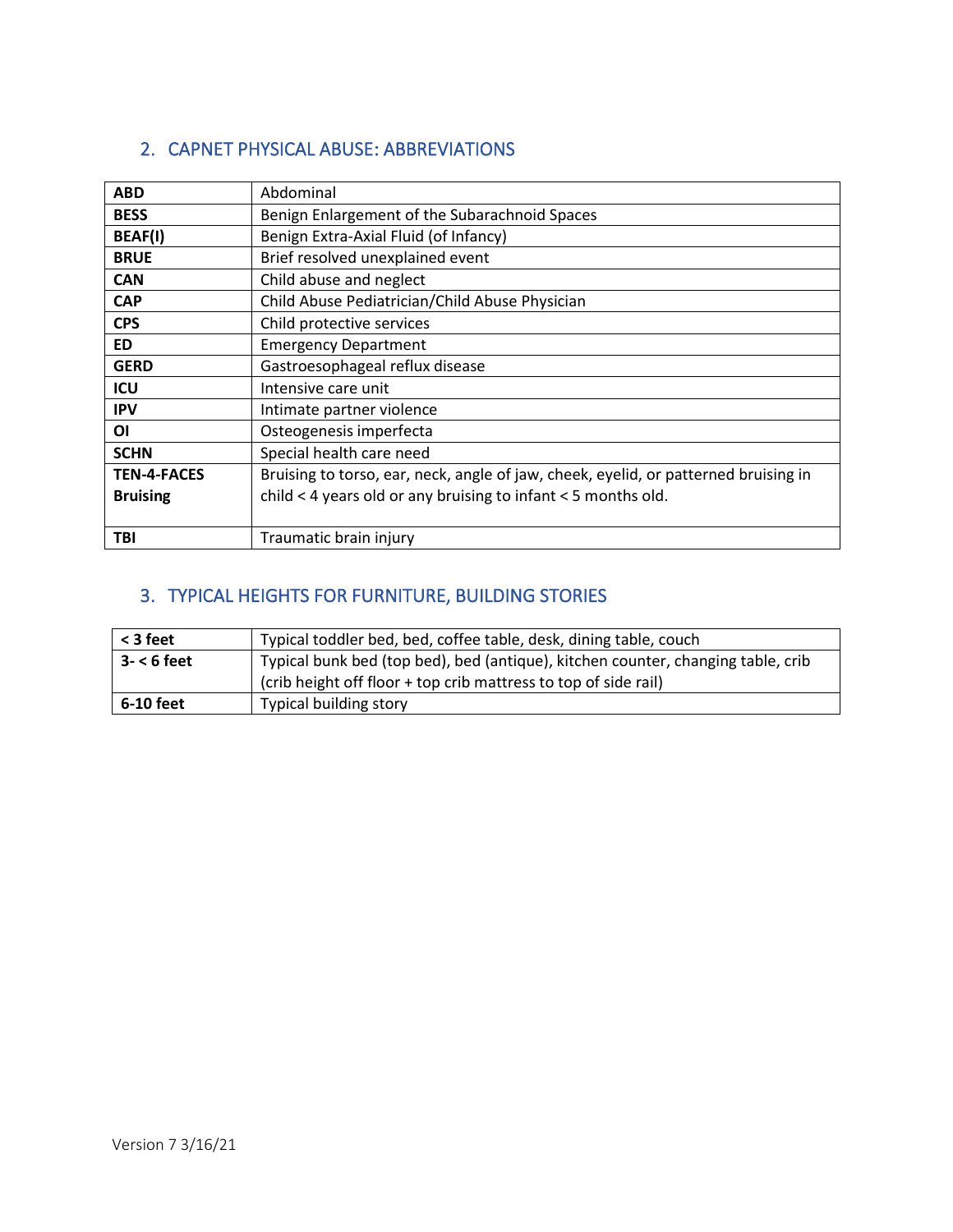<span id="page-7-0"></span>

| <b>Hepatic Injury Grade Definitions</b> |             |                                                                                                                                     |
|-----------------------------------------|-------------|-------------------------------------------------------------------------------------------------------------------------------------|
| Grade                                   | Injury Type | Description of Injury                                                                                                               |
|                                         | Hematoma    | Subcapsular, < 10% surface area                                                                                                     |
|                                         | Laceration  | Capsular tear, < 1cm ; parenchymal depth                                                                                            |
| $\mathbf{H}$                            | Hematoma    | Subcapsular, 10%-50% surface area ; intraparenchymal < 10<br>cm in diameter                                                         |
|                                         | Laceration  | Capsular tear, 1-3cm parenchymal depth, < 10 cm in length                                                                           |
| III                                     | Hematoma    | Subcapsular, >50% surface area of ruptured subcapsular or<br>parenchymal hematoma; intraparenchymal hematoma >10 cm<br>or expanding |
|                                         | Laceration  | >3 cm parenchymal depth                                                                                                             |
| IV                                      | Laceration  | Parenchymal disruption involing 25-75% hepatic lobe or 1-3<br>Couinaud's segments                                                   |
| $\vee$                                  | Laceration  | Parenchymal disruption involing >75% of hepatic lobe or >3<br>Couinaud's segments within a single lobe                              |
|                                         | Vascular    | Juxtahepatic venous injuries; ie, retrohepatic vena<br>cava/central major hepatic veins                                             |
| VI                                      | Vascular    | Hepatic avulsion                                                                                                                    |

#### 4. ABDOMINAL SOLID ORGAN INJURY GRADES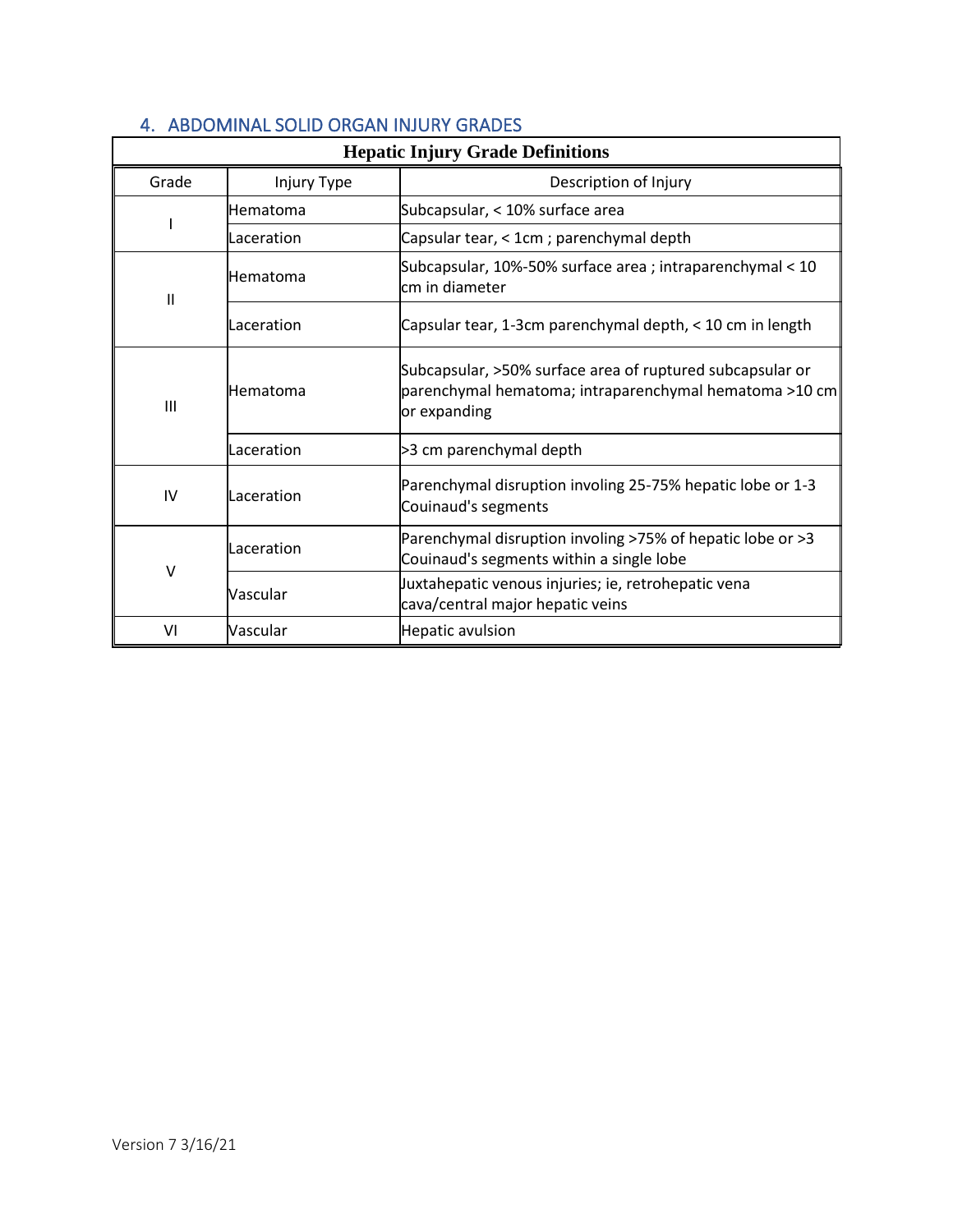| <b>Pancreatic Grade Definitions</b> |             |                                                                                                        |
|-------------------------------------|-------------|--------------------------------------------------------------------------------------------------------|
| Grade                               | Injury Type | Description of Injury                                                                                  |
|                                     | Hematoma    | Minor contusion without duct injury                                                                    |
|                                     | Laceration  | Superficial laceration without duct injury                                                             |
| $\mathbf{  }$                       | Hematoma    | Major contusion without duct injury or tissue loss                                                     |
|                                     | Laceration  | Major laceration without duct injury or tissue loss                                                    |
| Ш                                   | Laceration  | Distal transection or parenchymal injury with duct injury                                              |
| IV                                  | Laceration  | Proximal transection or parenchymal injury involving ampulla                                           |
| V                                   | Laceration  | Massive disruption of pancreatic head                                                                  |
|                                     |             | <b>Renal Grade Definitions</b>                                                                         |
| Grade                               | Injury Type | Description of Injury                                                                                  |
|                                     | Contusion   | Microscopic or gross hematuria, urologic studies normal                                                |
|                                     | Hematoma    | Subcapsular, nonexpanding without parenchymal laceration                                               |
|                                     | Hematoma    | Nonexpanding perirenal hematoma confirmed to renal<br>retroperitoneum                                  |
| $\mathbf{I}$                        | Laceration  | < 1.0cm parenchymal depth of renal cortex without urinary<br>extravasation                             |
| $\mathbf{III}$                      | Laceration  | >1.0cm parenchymal depth of renal cortex without collecting<br>system rupture or urinary extravasation |
| IV                                  | Laceration  | Parenchymal laceration extending through renal cortex,<br>medulla, and collecting system               |
|                                     | Vascular    | Main renal artery or vein injury with contained hemorrhage                                             |
|                                     | Laceration  | Completely shattered kidney                                                                            |
| V                                   | Vascular    | Avulsion of renal hilum which devascularizes kidney                                                    |
| <b>Splenic Grade Definitions</b>    |             |                                                                                                        |
| Grade                               | Injury Type | Description of Injury                                                                                  |
|                                     | Hematoma    | Subcapsular, < 10% surface area                                                                        |
|                                     | Laceration  | Capsular tear, < 1cm ; parenchymal depth                                                               |
| $\mathbf{  }$                       | Hematoma    | Subcapsular, 10%-50% surface area ; intraparenchymal, < 5 cm<br>in diameter                            |